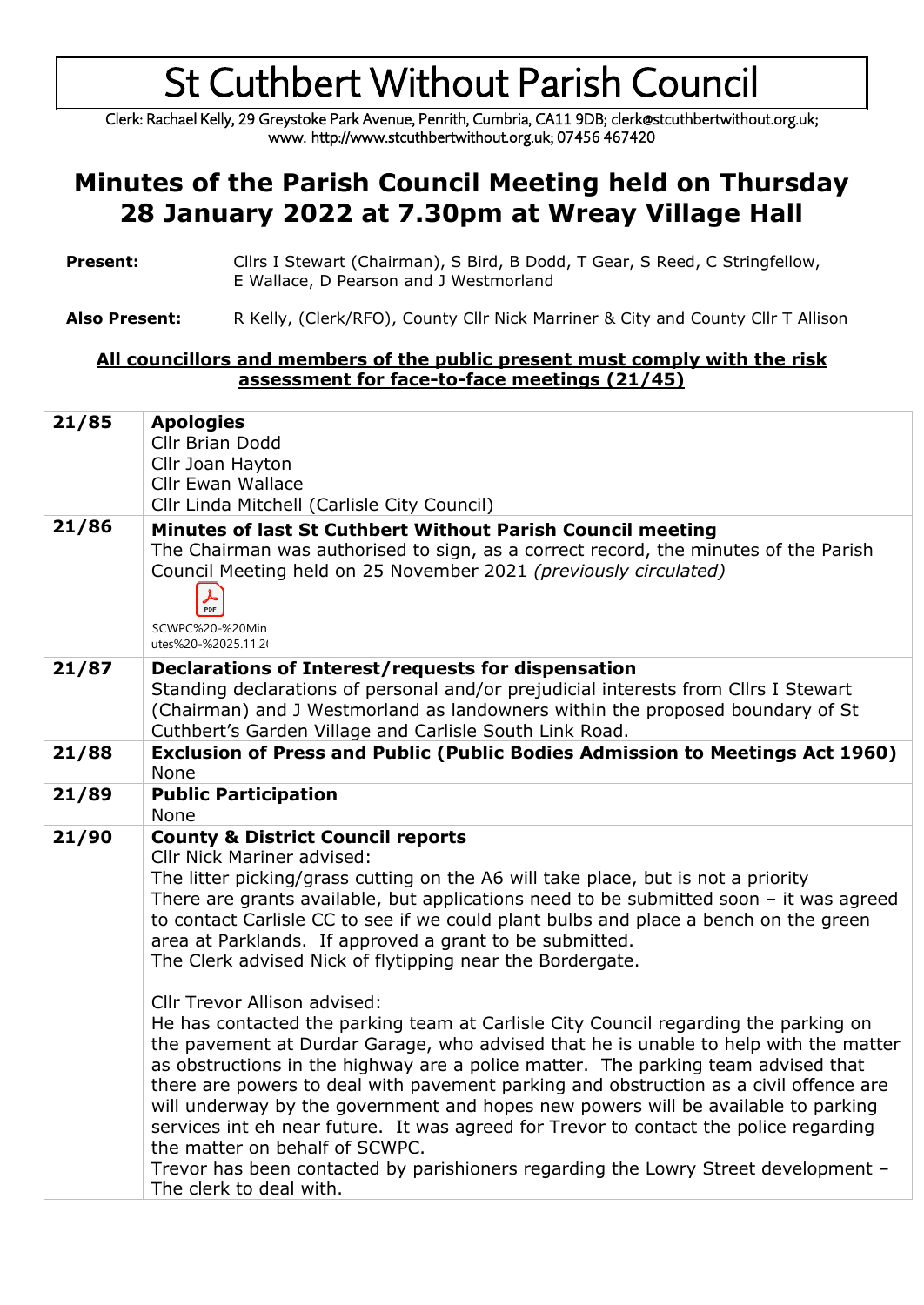Clerk: Rachael Kelly, 29 Greystoke Park Avenue, Penrith, Cumbria, CA11 9DB; clerk@stcuthbertwithout.org.uk; www. http://www.stcuthbertwithout.org.uk; 07456 467420

|       |                                                                                                                                    | The SID at Brisco requires some fixings - the clerk advised this would be discussed                                                                                                                                                                                                                                                 |                                                               |                       |  |  |  |
|-------|------------------------------------------------------------------------------------------------------------------------------------|-------------------------------------------------------------------------------------------------------------------------------------------------------------------------------------------------------------------------------------------------------------------------------------------------------------------------------------|---------------------------------------------------------------|-----------------------|--|--|--|
| 21/91 | under highways.                                                                                                                    |                                                                                                                                                                                                                                                                                                                                     |                                                               |                       |  |  |  |
|       | <b>Carlisle South Link Road</b><br>The compulsory purchase order notices are completed.                                            |                                                                                                                                                                                                                                                                                                                                     |                                                               |                       |  |  |  |
| 21/92 | <b>St Cuthbert's Garden Village</b><br>Cllr Sean Read and Cllr Trevor Allison attended a meeting today and gave a brief<br>update. |                                                                                                                                                                                                                                                                                                                                     |                                                               |                       |  |  |  |
| 21/93 |                                                                                                                                    | <b>Applications for Development</b><br>93.1 - The decisions made by Carlisle City Council were noted:                                                                                                                                                                                                                               |                                                               |                       |  |  |  |
|       | Ref no.                                                                                                                            | <b>Description</b>                                                                                                                                                                                                                                                                                                                  | <b>Location</b>                                               | <b>Comment</b>        |  |  |  |
|       | 20/0995                                                                                                                            | Erection of detached dwelling and<br>garage                                                                                                                                                                                                                                                                                         | Land adjacent<br>to Carwinley,<br>Durdar Road                 | Granted               |  |  |  |
|       | 20/0500                                                                                                                            | Erection of 50no. dwellings (including<br>20% affordable) with associated<br>infrastructure and open space                                                                                                                                                                                                                          | Land adjacent<br>to Carleton<br>Farm, London<br>Road          | Granted               |  |  |  |
|       | 21/0918                                                                                                                            | Erection of single storey rear extension<br>Longstone, 3<br>to provide extended kitchen, together<br>High<br>with construction of dormer windows to<br>Granted<br>Woodbank,<br>front and rear to provide first floor<br>Brisco,<br>accommodation                                                                                    |                                                               |                       |  |  |  |
|       | 21/1076                                                                                                                            | Restoration and enhancement of<br>existing hospice garden                                                                                                                                                                                                                                                                           | Eden Valley<br>Hospice,<br>Durdar Road                        | Granted               |  |  |  |
|       | 21/0736                                                                                                                            | Erection of 1 no. dwelling and garage                                                                                                                                                                                                                                                                                               | Red Cat House,<br>Durdar                                      | Granted               |  |  |  |
|       |                                                                                                                                    |                                                                                                                                                                                                                                                                                                                                     |                                                               |                       |  |  |  |
|       |                                                                                                                                    | 93.2 - The below submissions to Carlisle City Council were ratified:                                                                                                                                                                                                                                                                |                                                               |                       |  |  |  |
|       | Ref no.                                                                                                                            | <b>Description</b>                                                                                                                                                                                                                                                                                                                  | <b>Location</b>                                               | <b>Comment</b>        |  |  |  |
|       | 21/1117                                                                                                                            | change of use of land to residential for a<br>single family group comprising of 4no.<br>plots each containing 1no. amenity<br>building; 1no. static caravan; 1no. storage<br>shed & 2no. touring caravans<br>together with the formation of an area of<br>hard standing & installation of a treatment<br>plant (part retrospective) | Scotby Oaks,<br><b>Broomfallen</b><br>Road                    | Object as<br>below    |  |  |  |
|       |                                                                                                                                    | The parish council strongly object to the development and believe that this is                                                                                                                                                                                                                                                      |                                                               |                       |  |  |  |
|       |                                                                                                                                    | uncontrolled development and must be prevented from continuing                                                                                                                                                                                                                                                                      |                                                               |                       |  |  |  |
|       | 21/1127                                                                                                                            | Works of demolition, alteration and<br>extension in the curtilage of a listed<br>building relating to residential<br>development (lbc) (revised application of<br>previously approved 09/0217)                                                                                                                                      | Land<br>adjacent<br><b>Blackwell</b><br>House,<br>Durdar Road | Object as<br>below    |  |  |  |
|       | Highways concerns with the new entrance, strongly object to the grade 2 listed barns                                               |                                                                                                                                                                                                                                                                                                                                     |                                                               |                       |  |  |  |
|       |                                                                                                                                    | being demolished, and object to the density of the site. Also have concerns<br>regarding the infrastructure                                                                                                                                                                                                                         |                                                               |                       |  |  |  |
|       | 22/0005                                                                                                                            | Erection of single storey rear/side<br>extension to provide enlarged                                                                                                                                                                                                                                                                | 9 Parkland<br>Avenue                                          | <b>No</b><br>comments |  |  |  |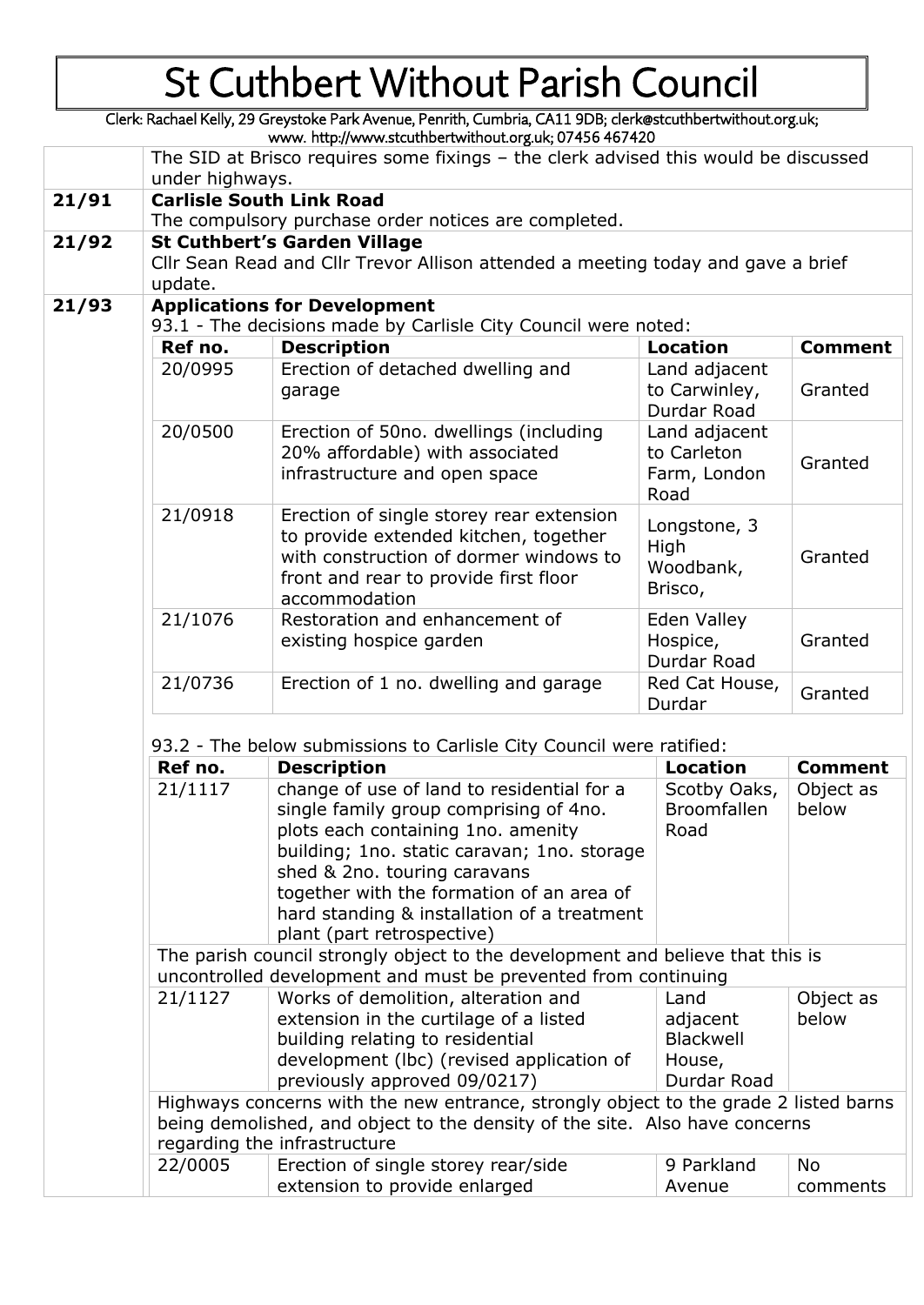Clerk: Rachael Kelly, 29 Greystoke Park Avenue, Penrith, Cumbria, CA11 9DB; clerk@stcuthbertwithout.org.uk;

|        |                                                                                                                                                                                                                                                                                                                                                                                                                                                |                                                                     | www. http://www.stcuthbertwithout.org.uk; 07456 467420                                                                                                       |                 |                  |                |
|--------|------------------------------------------------------------------------------------------------------------------------------------------------------------------------------------------------------------------------------------------------------------------------------------------------------------------------------------------------------------------------------------------------------------------------------------------------|---------------------------------------------------------------------|--------------------------------------------------------------------------------------------------------------------------------------------------------------|-----------------|------------------|----------------|
|        | Kitchen/dining; erection of new 2.08                                                                                                                                                                                                                                                                                                                                                                                                           |                                                                     |                                                                                                                                                              |                 |                  |                |
|        |                                                                                                                                                                                                                                                                                                                                                                                                                                                |                                                                     | metre high garden wall to Side                                                                                                                               |                 |                  |                |
|        | 21/1163                                                                                                                                                                                                                                                                                                                                                                                                                                        |                                                                     | Removal of porch & extension of sun room                                                                                                                     |                 | 403 Durdar       | <b>No</b>      |
|        |                                                                                                                                                                                                                                                                                                                                                                                                                                                |                                                                     |                                                                                                                                                              |                 | Road             | comments       |
|        |                                                                                                                                                                                                                                                                                                                                                                                                                                                |                                                                     |                                                                                                                                                              |                 |                  |                |
|        |                                                                                                                                                                                                                                                                                                                                                                                                                                                | 93.3 - The following application/s for development were considered: |                                                                                                                                                              |                 |                  |                |
|        | Ref no.                                                                                                                                                                                                                                                                                                                                                                                                                                        | <b>Description</b>                                                  |                                                                                                                                                              | <b>Location</b> |                  | <b>Comment</b> |
|        | 21/1030                                                                                                                                                                                                                                                                                                                                                                                                                                        | Change of use of existing                                           |                                                                                                                                                              |                 | Granary Cottage, | <b>No</b>      |
|        |                                                                                                                                                                                                                                                                                                                                                                                                                                                |                                                                     | outbuilding to be incorporated as                                                                                                                            | Carleton        |                  | comments       |
|        |                                                                                                                                                                                                                                                                                                                                                                                                                                                |                                                                     | part of the existing dwelling (revised                                                                                                                       |                 |                  |                |
|        |                                                                                                                                                                                                                                                                                                                                                                                                                                                | application)                                                        |                                                                                                                                                              |                 |                  |                |
| 21/94  |                                                                                                                                                                                                                                                                                                                                                                                                                                                | <b>Legal dispute with Contractor</b>                                |                                                                                                                                                              |                 |                  |                |
|        |                                                                                                                                                                                                                                                                                                                                                                                                                                                |                                                                     | Cllr Sean Reed advised that the works have not been completed. The clerk advised                                                                             |                 |                  |                |
|        |                                                                                                                                                                                                                                                                                                                                                                                                                                                |                                                                     | that the courts have been instructed to proceed with the next steps to reclaim the                                                                           |                 |                  |                |
|        | monies owed to SCWPC.                                                                                                                                                                                                                                                                                                                                                                                                                          |                                                                     |                                                                                                                                                              |                 |                  |                |
| 21/95  |                                                                                                                                                                                                                                                                                                                                                                                                                                                | <b>Common Land on Lowry Street</b>                                  |                                                                                                                                                              |                 |                  |                |
|        |                                                                                                                                                                                                                                                                                                                                                                                                                                                |                                                                     | The Clerk advised a letter has been sent to the developer regarding the issue of them                                                                        |                 |                  |                |
|        |                                                                                                                                                                                                                                                                                                                                                                                                                                                |                                                                     | trespassing on the common land. It was agreed that SCWPC require the land to be<br>reinstated to a higher standard than it was before the damage occurred to |                 |                  |                |
|        | compensate.                                                                                                                                                                                                                                                                                                                                                                                                                                    |                                                                     |                                                                                                                                                              |                 |                  |                |
| 21/96  |                                                                                                                                                                                                                                                                                                                                                                                                                                                | <b>Freedom of Information Request</b>                               |                                                                                                                                                              |                 |                  |                |
|        |                                                                                                                                                                                                                                                                                                                                                                                                                                                |                                                                     | The receipt of a freedom of information request was noted                                                                                                    |                 |                  |                |
| 21/97  |                                                                                                                                                                                                                                                                                                                                                                                                                                                |                                                                     |                                                                                                                                                              |                 |                  |                |
|        | <b>Play are inspection Blackwell Common</b><br>The inspection was noted, and that the clerk has instructed works to proceed due to                                                                                                                                                                                                                                                                                                             |                                                                     |                                                                                                                                                              |                 |                  |                |
|        | health and safety.                                                                                                                                                                                                                                                                                                                                                                                                                             |                                                                     |                                                                                                                                                              |                 |                  |                |
|        |                                                                                                                                                                                                                                                                                                                                                                                                                                                |                                                                     | The quote for the wet pour repairs was agreed and the Clerk to instruct the company                                                                          |                 |                  |                |
|        | to completed the works.                                                                                                                                                                                                                                                                                                                                                                                                                        |                                                                     |                                                                                                                                                              |                 |                  |                |
| 21/98  |                                                                                                                                                                                                                                                                                                                                                                                                                                                | <b>Risk Management and Liabilities</b>                              |                                                                                                                                                              |                 |                  |                |
|        | <b>Noted</b>                                                                                                                                                                                                                                                                                                                                                                                                                                   |                                                                     |                                                                                                                                                              |                 |                  |                |
| 21/99  | <b>Highways</b>                                                                                                                                                                                                                                                                                                                                                                                                                                |                                                                     |                                                                                                                                                              |                 |                  |                |
|        | Highways issues within the parish were discussed:<br>A6 – from 30mph signs to M6 Junction 42 – grass cutting, sweeping and litter pick up<br>required still - Cllr Nick Marriner advised this will be completed.                                                                                                                                                                                                                               |                                                                     |                                                                                                                                                              |                 |                  |                |
|        |                                                                                                                                                                                                                                                                                                                                                                                                                                                |                                                                     |                                                                                                                                                              |                 |                  |                |
|        |                                                                                                                                                                                                                                                                                                                                                                                                                                                |                                                                     |                                                                                                                                                              |                 |                  |                |
|        | Sewell Road - The Clerk advised that Cumbria CC state that the hedge does not                                                                                                                                                                                                                                                                                                                                                                  |                                                                     |                                                                                                                                                              |                 |                  |                |
|        | require cutting back at this time.                                                                                                                                                                                                                                                                                                                                                                                                             |                                                                     |                                                                                                                                                              |                 |                  |                |
|        | It was agreed to order the required fittings from Malletite to mount the SID on to the<br>poles.<br>Cllr Sean Reed advised that the new online reporting system seems to be effective,<br>and send thanks to Cumbria CC for the recent pothole repair works her reported.<br>It was noted that highways issues are best reported to the Cumbria County Council<br>Highways Information System, either online of by the phone: 0300 303 2992 or |                                                                     |                                                                                                                                                              |                 |                  |                |
|        |                                                                                                                                                                                                                                                                                                                                                                                                                                                |                                                                     |                                                                                                                                                              |                 |                  |                |
|        |                                                                                                                                                                                                                                                                                                                                                                                                                                                |                                                                     |                                                                                                                                                              |                 |                  |                |
|        |                                                                                                                                                                                                                                                                                                                                                                                                                                                |                                                                     |                                                                                                                                                              |                 |                  |                |
|        |                                                                                                                                                                                                                                                                                                                                                                                                                                                |                                                                     |                                                                                                                                                              |                 |                  |                |
|        | https://cumbria-                                                                                                                                                                                                                                                                                                                                                                                                                               |                                                                     |                                                                                                                                                              |                 |                  |                |
|        | chhost.onmats.com/w/webpage/highwaysenguiry?context_record_id=6448771&webpa                                                                                                                                                                                                                                                                                                                                                                    |                                                                     |                                                                                                                                                              |                 |                  |                |
|        |                                                                                                                                                                                                                                                                                                                                                                                                                                                |                                                                     | ge token=6b691f6d497c647c0f2b442511226fe944163e466d501670b6190559436e37                                                                                      |                 |                  |                |
|        | 41                                                                                                                                                                                                                                                                                                                                                                                                                                             |                                                                     |                                                                                                                                                              |                 |                  |                |
| 21/100 | <b>Financial Matters</b>                                                                                                                                                                                                                                                                                                                                                                                                                       |                                                                     |                                                                                                                                                              |                 |                  |                |
|        | 100.1 - It was noted that there has been no income:                                                                                                                                                                                                                                                                                                                                                                                            |                                                                     |                                                                                                                                                              |                 |                  |                |
|        | <b>Date</b>                                                                                                                                                                                                                                                                                                                                                                                                                                    | <b>Payee</b>                                                        | <b>Budget Head</b>                                                                                                                                           |                 |                  | <b>Amount</b>  |
|        | None                                                                                                                                                                                                                                                                                                                                                                                                                                           |                                                                     |                                                                                                                                                              |                 |                  |                |
|        |                                                                                                                                                                                                                                                                                                                                                                                                                                                |                                                                     |                                                                                                                                                              |                 |                  |                |